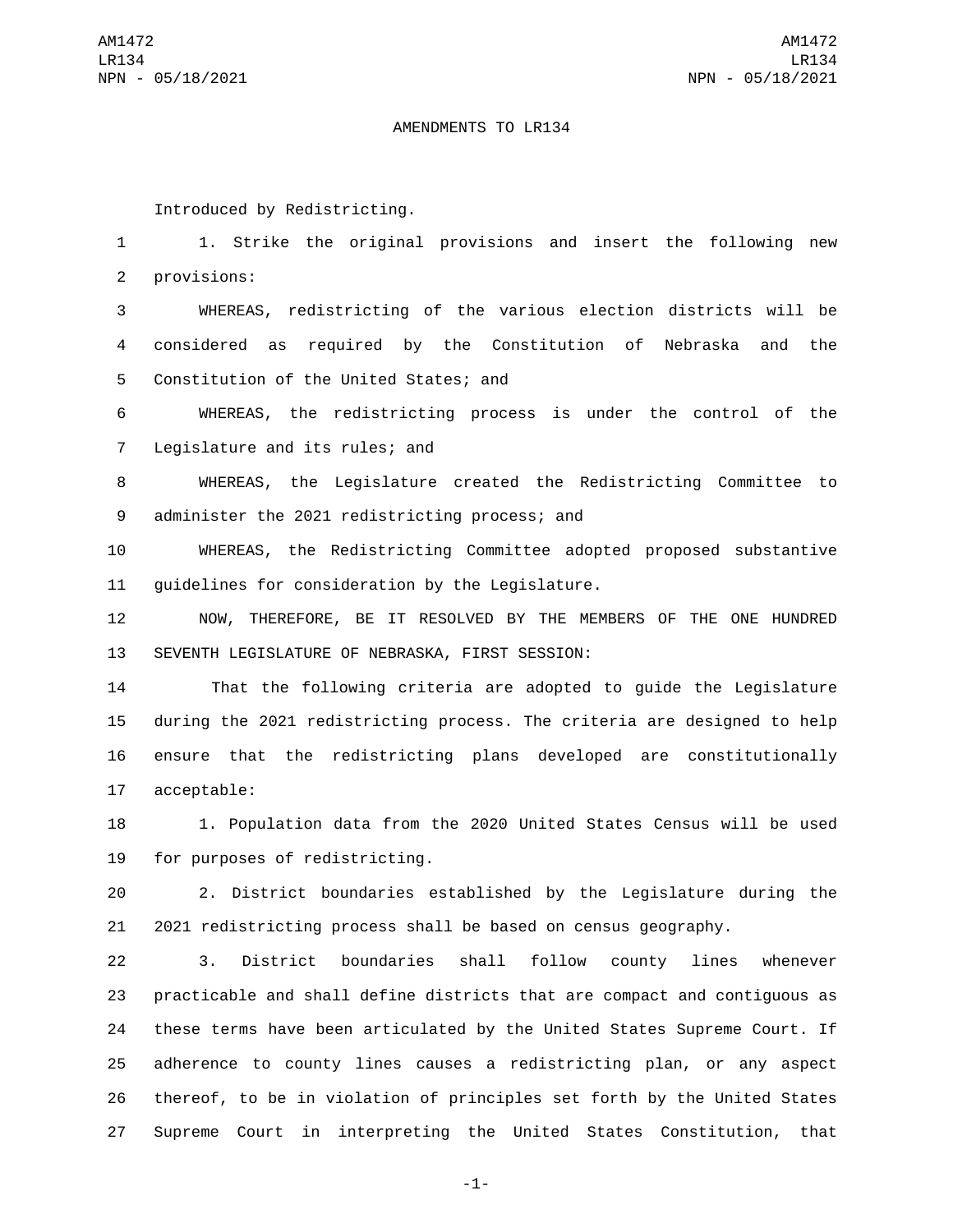requirement may be waived to the extent necessary to bring the plan or aspect of the plan into compliance with such principles.

 4. Insofar as possible, and within the context of principles set forth by the United States Supreme Court, district boundaries shall define districts that are easily identifiable and understandable to voters, preserve communities of interest, and allow for the preservation of the cores of prior districts. When feasible, district boundary lines shall coincide with the boundaries of cities and villages. If a county, city, or village must be divided, the division shall be made along clearly recognizable boundaries, as described by census geography.

 5. District boundaries shall not be established with the intention of favoring a political party or any other group or person.

 6. In drawing district boundaries, no consideration shall be given to the political affiliations of registered voters, demographic information other than population figures, or the results of previous elections, except as may be required by the laws and Constitution of the 17 United States.

 7. District boundaries which would result in the unlawful dilution of the voting strength of any minority population shall not be 20 established.

 8. The general goal of the redistricting process shall be the creation of districts that are substantially equal in population. The specific criteria under which redistricting plans shall be judged with regard to the issue of population equality are described in Guideline 9.

 9. The following criteria shall be specifically applicable to the public bodies for which the Legislature will create new district boundaries in 2021:

28 UNITED STATES HOUSE OF REPRESENTATIVES

29 (a) Three single-member districts.

 (b) Population among districts shall be as nearly equal as practicable, that is, with an overall range of deviation at or

-2-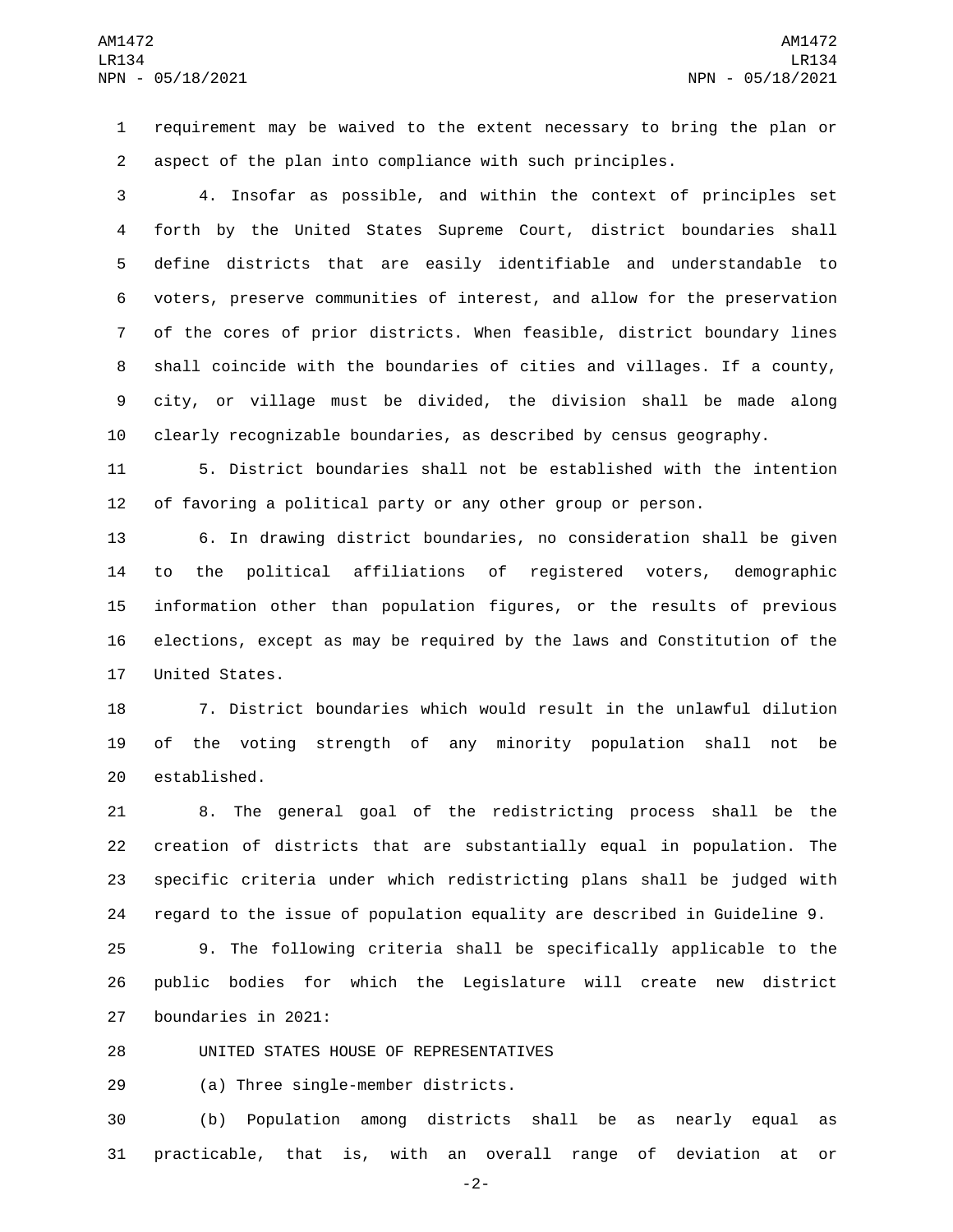1 approaching 0%.

 (c) No plan will be considered which results in an overall range of deviation in excess of 1% or a relative deviation in excess of plus or minus 0.5%, based on the ideal district population. Any deviation from absolute equality of population must be necessary to the achievement of a "legitimate state objective" as that concept has been articulated by the United States Supreme Court. To the extent that such objectives are relied on, they shall be applied consistently and shall include, but not be limited to, the creation of compact districts, the preservation of municipal boundaries, the preservation of communities of interest, and allowance for the preservation of the cores of prior districts. Whenever there is presented to the Legislature more than one plan that will substantially vindicate the above objectives, preference will be given to the plan that provides the greatest degree of population equality.

15 LEGISLATURE

16 (a) Forty-nine single-member districts.

 (b) In establishing new legislative district boundaries, the Legislature shall create districts that are as nearly equal in population as may be. No plan will be considered which results in an overall range of deviation in excess of 10% or a relative deviation in excess of plus or minus 5%, based on the ideal district population.

 (c) Any deviation in excess of the above must be justifiable as necessary for the realization of a "rational state policy" as that concept has been articulated by the United States Supreme Court.

 (d) If the population of any county falls within the relative deviation set forth in these guidelines, the boundaries of that county 27 shall define a legislative district.

28 NEBRASKA SUPREME COURT

(a) Six single-member districts.29

 (b) Equality of population shall be achieved in accordance with the standards established above for redistricting the Legislature.

-3-